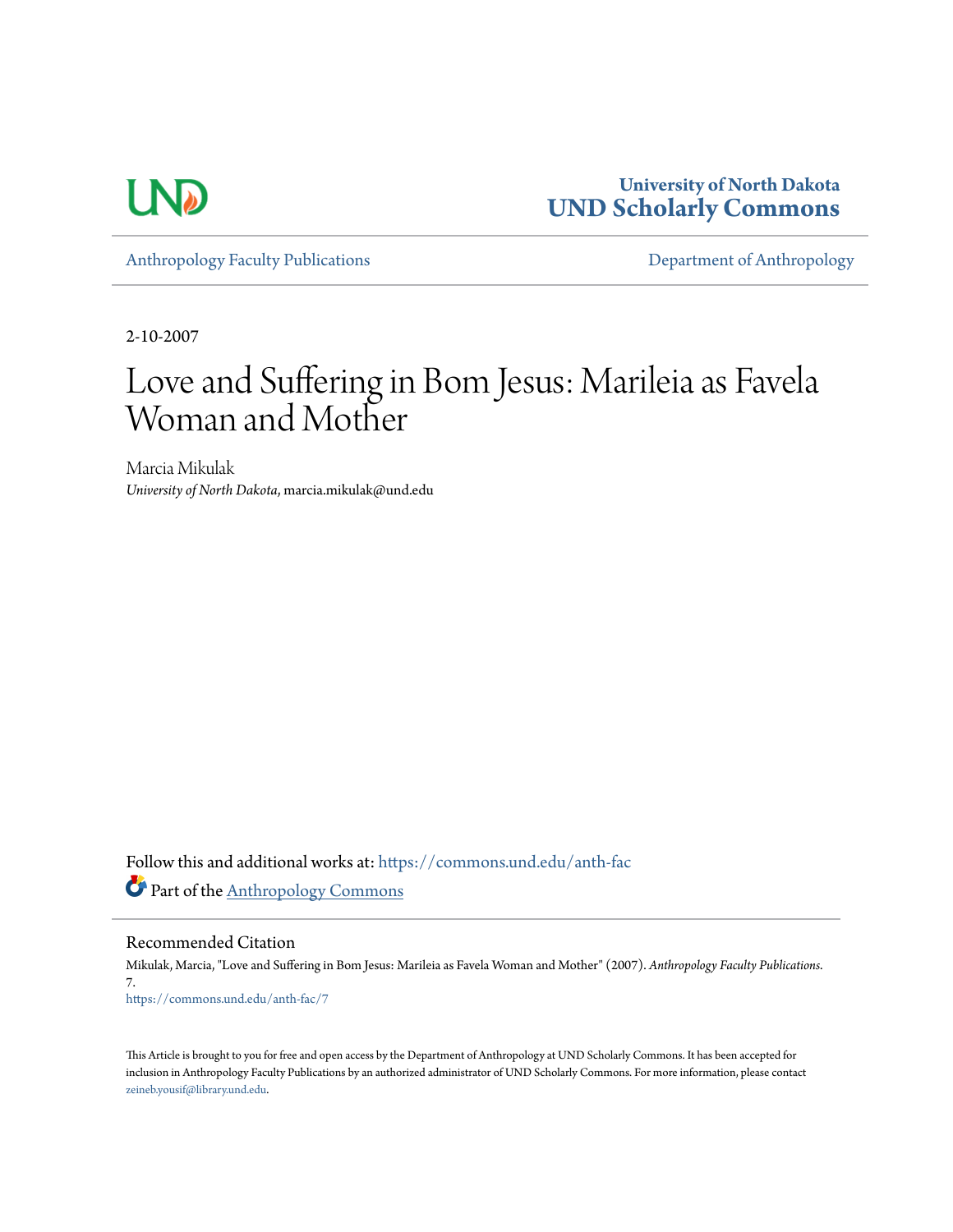# **Love and Suffering in Bom Jesus: Marileia as Favela Woman and Mother**

By [Dr. Marcia Mikulak,](http://www.jatsbulgaria.org/show.php?type=author&id=17) University of North Dakota, USA

## Abstract:

This article explores the life history of Marileia, a *favela* woman and mother of five children, several of whom work the streets in Curvelo, Minas Gerais, Brazil, and is drawn from research carried out between 1997-2000 in Brazil. Ethnography exposes the multiple realities coexisting within and between individuals engaged in the constructionist process of fieldwork. From the anthropologists perspective, narrative is a translated and transcribed event that can magnify inequalities and barriers between researcher and subject. This article explores ethnographic representation by extending the cantankerous and complex experiences of researcher, subject, *and* reader into a form similar to a musical improvisation whose impetus is the interaction between all performers.

**Keywords:** Gender, Latin America, Social Inequality, Childhood, Marcia Mikulak

## **Introduction**

My anthropological fieldwork has focused on economically poor working children and their families in Curvelo, Minas Gerais, Brazil (population 63,467) between 1997-2000 (IBGE 1996). While my research demonstrates the importance of children's income to household economy (Mikulak 2003), my data also explores the harsh conditions grinding poverty foists upon the poor, particularly women and children living in Brazilian *favelas* (shantytowns).

This article is a case study, in narrative form, of a *favela* woman named Marileia, a mother of five children, several of whom work the streets in Curvelo, Minas Gerais, Brazil. The significance of Marileia's story is that it is not unusual; it is typical of *favela* women in my sample, whose lives are lived at the margins of Brazilian society (\*1). Her story reveals not only her personal history as a poor *favela* woman, it also discloses Brazil's colonial past. Common themes of extreme poverty, racism, sexual violence, child abuse, and contemporary slavery are exposed in Marileia's story. Each of these themes are disturbing, yet a majority of *favela* women recounted stories with similar experiences.

#### **Chaos, Contextualization, and Narrative**

There is an artistic process involved in "doing ethnography." I argue that four intersections must occur if narrative and ethnography are to find purchase in anthropological literature. The first involves the anthropologist as both participant and observer; the second links the anthropologist to the subject, whose life is both actually lived and symbolically re-created for the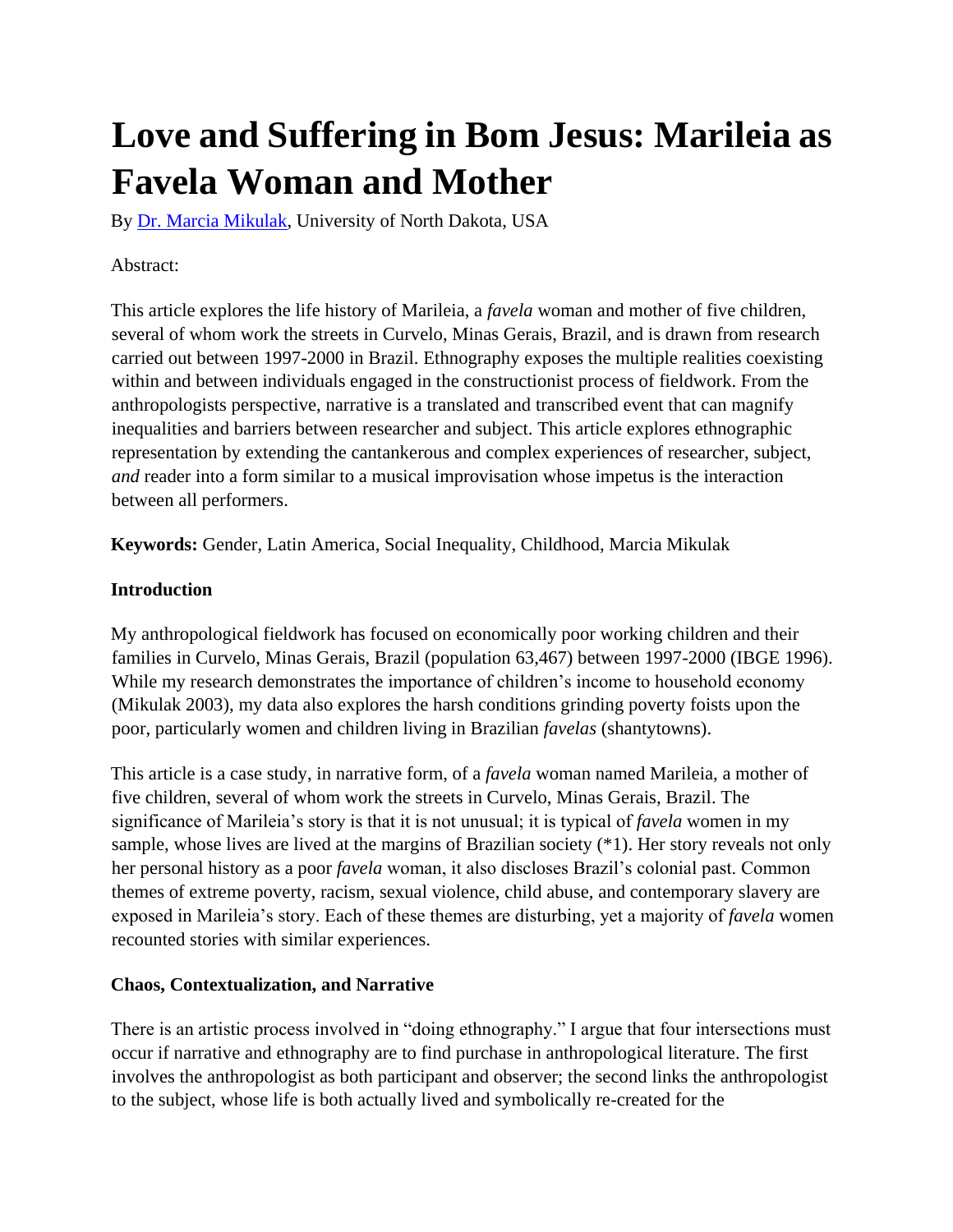anthropologist; the third is a presence generated by the interaction between the anthropologist and the subject, as complex translations of experience and meaning take form; and the fourth extends into the fertile and imagined world of the reader. Multiple worlds of experience, perception, meaning, and context are created in every lived event, and the job of ethnography, seems to capture this cacophony. Both individuals and groups, families, and communities generate a babble of extensive experience whose meanings spill into the chaos of the quotidian of living.

As in Chaos Theory, small differences in the input of any event may result in large and unpredictable differences in the actual result of an event. Translated into ethnography, and in this case, life history narrative, the actual meanings of described and translated events produce variables of meaning that confound their source, the imagination. One could argue for taming and/or corralling the plethora of meanings found in a life history narrative, and anthropologists usually do by contextualizing their research data through theoretical paradigms and historical particularisms, and in their doing so they focus the richness of ethnographic data into a manageable discourse that can allow for possible insights. For example, in the case of Marileia, the colonial history of the city of Curvelo in Minas Gerais, provides us with an understanding of how poverty, inequality, and social injustice developed in this particular location. Yet, history and its retelling is a contestation, a further dialogue in part crafted by the historian and the imagination of various social actors who have left traces of actual experiences in court records, birth registries, marriage documents, family genealogies, and human imaginations. History is also a product of imagination, just as life history narratives are imaginary ghosts of lived lives. Is it possible to lose the important essence of a life history's narrative by over theorizing and contextualizing the framed re-telling of a life's experiences? In what textual manner must we know the place, the gender, the age, and setting of a life before we read the lived experiences of another and assist the narrator in weaving her story on the warp of our common humanity? Do not art and science overlap and intertwine? Like Chaos Theory, complex events are perhaps best understood by beginning with the highest degree of order, which paradoxically, appears as chaos. In narratives, events unfold with disparate pieces, incongruent logics, and divergent cultural perceptions, weaving stories that are not necessarily logical, and I argue that such processes form an artifact of symbolic understanding that is far richer and more complex than any contextualized, theorized, or academically packaged text.

As does neorealism in Italian film, we should seek to place Marileia's life story within the context of her everyday events and portray her extraordinary courage, living in poverty under the harshest of circumstances. Her narrative speaks to the tenacity of the human spirit embedded in all cultural locations. Marileia's narrative has not been contextualized in either anthropological theory or in avante-guard textual treatment, but rather her narrative (translated verbatim) provides the surreal terrain of her life revealed in its own script, full of edgy twists, betrayals, and daily dramas. For her, there are no happy endings, no theoretical positions, no historical overviews that assist in contextualizing her situation. Such contextualization would remove the rawness of poverty and the stunning numbness of inequality. Marileia's story needs to speak for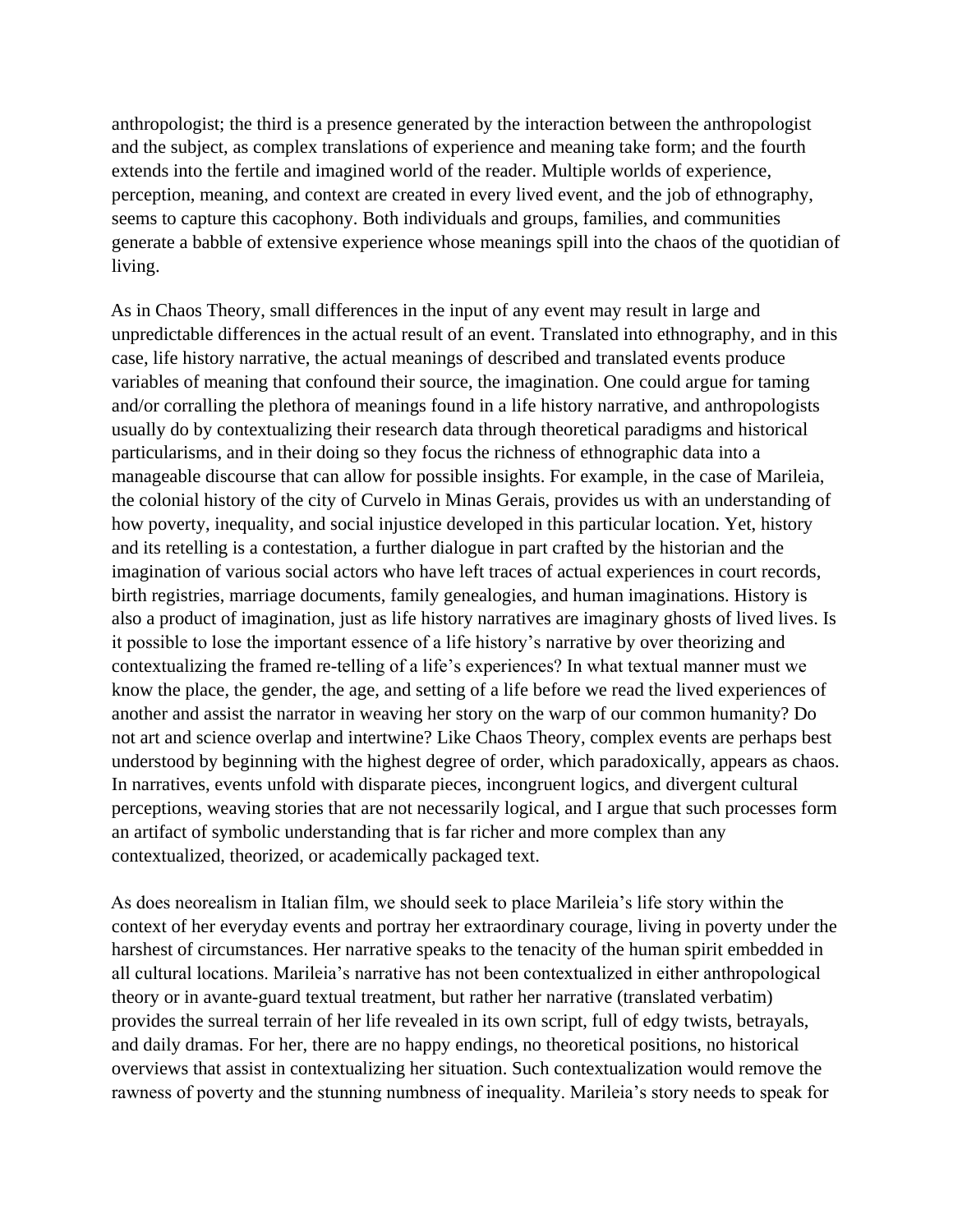itself, and each reader must interpret it in terms of their own sensibilities. Readers, both academic and popular, often seek understanding through context, usually through the imaginations of historians and the theoretical paradigms of ethnographers and anthropologists. A reader can only hope to be able to place Marileia within their imagination and to vicariously know her. However, Marieleia's everyday reality is far from understandable from the perspective of most American readers, and even from the perspective of most middle to upper-class Brazilians. Her narrative places the reader, for a few moments, in the center of her life without preparation or warning. We read her words with no tricks, no justifications. Presenting the text as raw narrative, we sit not on the edge of our seats, nor are our heart strings stretched beyond endurance. All we have as readers is our own reaction to the life of a woman we will never personally know. Marileia's words call forth from us a basic humanitarian response, and for a brief time we are able to individually embrace and respond to her; that is sufficient in-andofitself.

No solution is offered, merely a present moment in her life as Marileia frames it. I have chosen to keep the lyrical elements of Marileia's dialogue, with its sparse and matter-of-fact presentation, and have provided a counterpoint in italics that mark the interrogator's words, reactions, and perceptions. It is raw, simple, profound, and baffling, and as such finds no comfortable home except that of narrative, as living performance.

## **The Dialogue**

"What would I change? What would I change?" *Marileia Repeats the question. Did I really ask her this -- surely I must be joking?* "Ah Marcia, everything" (Field Interview).

It was a hot evening. Dust drifted down on us in an unceasing cloud as the wind, cars, foot traffic, dogs, and running adolescents passed us by. We must have looked suspicious -- or rather I must have, with my Sony professional recorder on my lap and my high-tech microphone in hand. I sat on a tree stump, Marileia the mother of twins, sat on an overturned bucket, and Geraldo her lean neighbor squatted on his heals. Perched on a hill above the *favela* Bom Jesus we came together to talk, about life, hardship, abuse, ignorance, and love. Marileia and I had planned this meeting; Geraldo just happened along.

"In my country, the US, we have a lot of corruption, too. We have inequality, racism, but the laws that we have don't just stay on paper. There's more equality there, at least on the surface, when compared to Brazil," I say.

"There's inequality there?" Marileia asks. And I reply, "I'm certain of it."

"Well, it's very difficult for us to talk about a country that we don't know," Geraldo interjects.

"Yeah, it's difficult, I know," I say.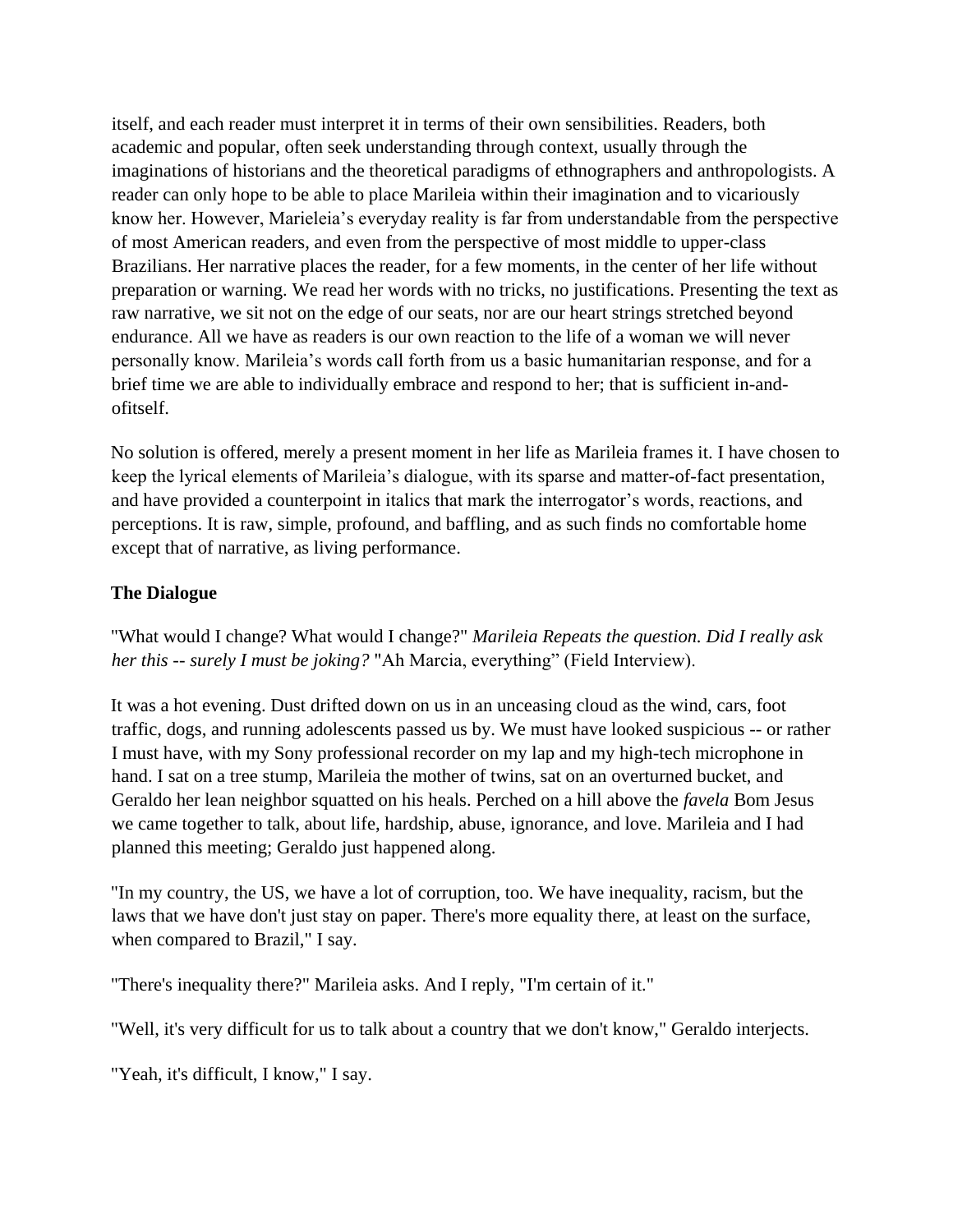"Because we sometimes see things on the TV, that something happened in this or that country. Sometimes it's something good, or sometimes something bad happens and that's put on too. Therefore, the way it's presented, as good or bad, affects us, tells us how to think about a country. We don't know if *favelas* (shanty towns, slums) exist in other countries," Geraldo says.

"Oh yes, they exist," I say, "it's a problem throughout the entire world."

*Geraldo continues in rapid speech,* "We have a community here that is very poor, all the money we give in taxes will be taken away to some other place and thrown away, while our community stays in need. The hospital has many needs -- they are shutting down! There are so many necessities that aren't being attended to because we don't have any money. What are we going to do? How can we study this problem?" *There's a kind of pleading anger in Geraldo's voice, and his astute awareness is common among favela residents I know.*

"But Brazil needs to pay attention to its people. I know that it's been only a little over ten years since the military regime, and that you don't have a strong history of fighting against racism and oppression and winning, but if these things are to change, you have to fight against them, every day. Laws in Brazil exist, but they stay on the paper!" I say.

"It's not law, it's money! A Law!" *Geraldo says, and continues.* "For example, to put it simply - if you are arrested and you go to jail, you're free if you pay money to some policeman, you're set free and nothing has been corrected. So, the 'law' wasn't worth anything, there's no law. The law is just easy to replace with money. Many things that we see in our country are divided like this. We actually have an unwritten law that sanctions killing. Do you understand the problem? For example, because a person is poor and has no way to survive and steals, he can easily die -- he will be an example for the rest of the poor. You understand the problem? The funny question is this: Who would want to exchange death for life without having a way to live? So, I decide I'm going to do what I want, either way it's the same." *Geraldo is like the dust, he drifts away and leaves us sitting on the stump and bucket, blinking the grit deeper into our eyes. Marileia coughs, I sneeze.*

*I turn to Marileia to begin our planned interview.* "I'll begin by asking you things that are easy, like, how old are you?"

"I'm 34. I was born in *Costa Sena*, it's close to *Curvelo*. It's a lot hotter there." Marileia. says. "There were, if we all lived, there were ten of us altogether. God took two -- no it was three. There are five women and two men now. One was born with a problem and the others died after they were older from different kinds of diseases that made them bloat and swell. We lived on a *roça* (*a plot of land without resources, where the rural poor eke out a living, often by caring for rich people's land and animals for one minimum salary or less a month*). We didn't have any medicine, we didn't have any resources. Understand? There wasn't anything, where I was living there wasn't anything. My brother was very young when he died, one or two years old when he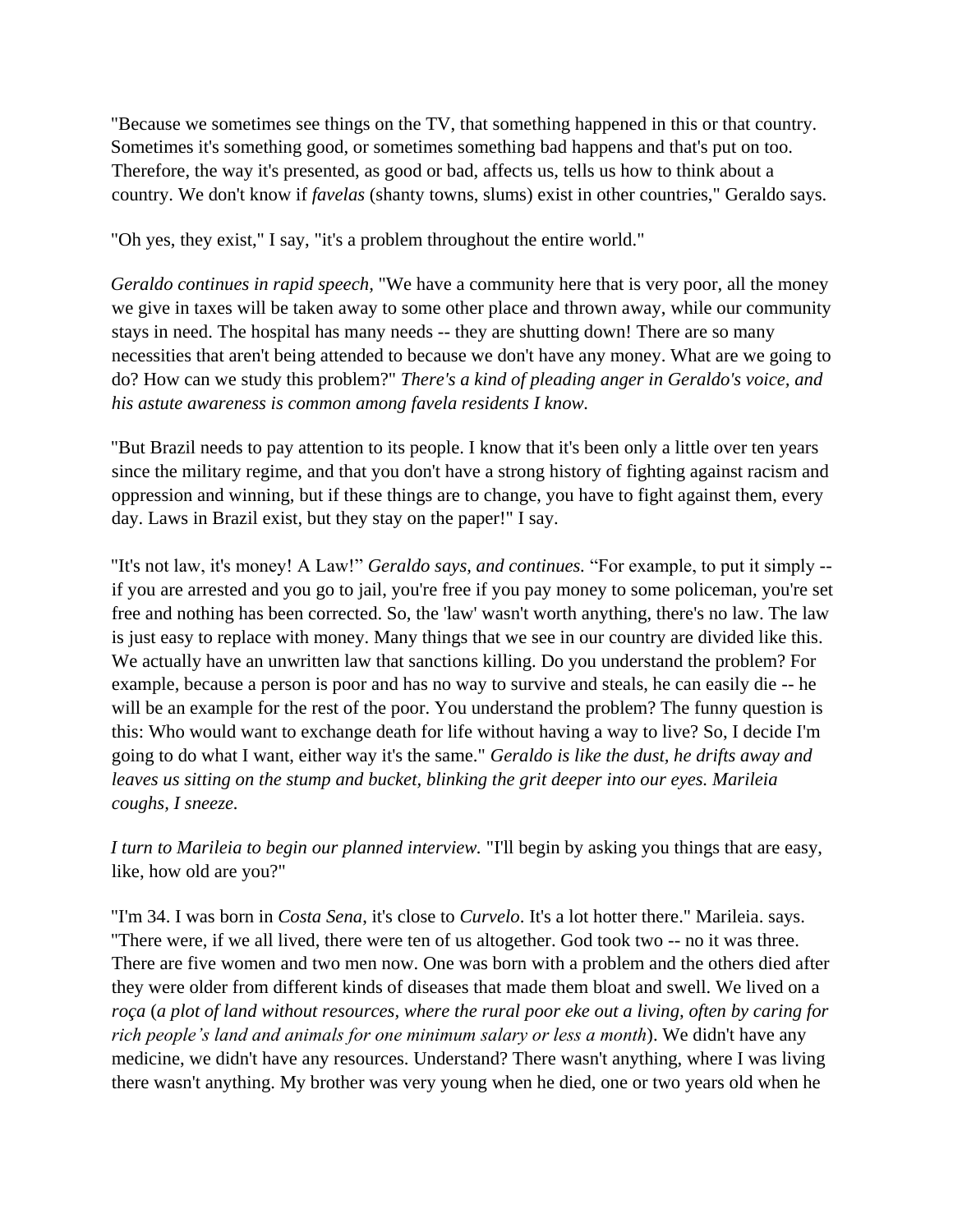died. I saw my brothers and sister die -- I came home and saw it, but I was very young. I didn't understand those things. I didn't understand that my mother had just lost a child."

"Yes," I nod. "You can't cry a lot, because you have to survive," I say.

"No, you can't, huh Marcia?" says Marileia. "But we didn't have the same things, the same problems with people being killed or the things that happen in the *favela*. We were very poor, but we didn't have the same things happen to us as in the big city" *she continues. I blink, my eyes hurt, and I see little difference between the death on the 'roca' and death in the 'favela,' but I say nothing, nodding.*

"My mother died when I was very young. First my father died. He was about 30, I think, and soon after my mother died. I'm not sure, but I think my father may have died of alcoholism and my mother from childbirth. My parents didn't hit us, I don't remember that, but my father hit my mother. I don't know where they were from, where they were born. The people that mistreated me were the people that raised me."

"When my parents died, I was left with all my brothers and sisters, who were also very young. One day, a man from *Villa Nova* came. He was newly married and he took me with him from the house of another woman who lived on the *roça* too. My other brothers and sisters -- well, one stayed on the *roça* (\*2) alone. The rest, well -- we lost contact. I don't know if some are still living or not. I only have contact with one who lives in *Gouveia*," Marileia tells me this, fluidly.

Where's *Gouveia*?" I ask, while Marileia and I wipe our eyes with dirty fingers, digging the grit from our tear ducts.

"It's past *Inimutaba*," Marileia says. "In *Minas*, right?" I ask. "That's right," she says.

"I grew up in Curvelo -- the family that raised me lives in Curvelo. I mean they lived in *Cosa Siena* and then we moved to Curvelo. I was very little. The wife of this man that took me was a teacher -- she was a woman like a policeman! She taught me how to cook by putting a small bench in front of the oven, and I learned how to cook that way."

One of the twins interrupts us. "But, he is really not feeling good."

"No, we aren't going now. Sit here and keep quiet" says Marileia." What's happening?" I ask.

"Oh, a person on the road isn't feeling good and he wants me to go." Marileia says, *and without missing a breath, continues with her story. Life is like that here, it doesn't miss a beat, and if it does, it simply changes rhythms from common time to syncopated multi-rhythms -- always moving on. It's just the way it is.*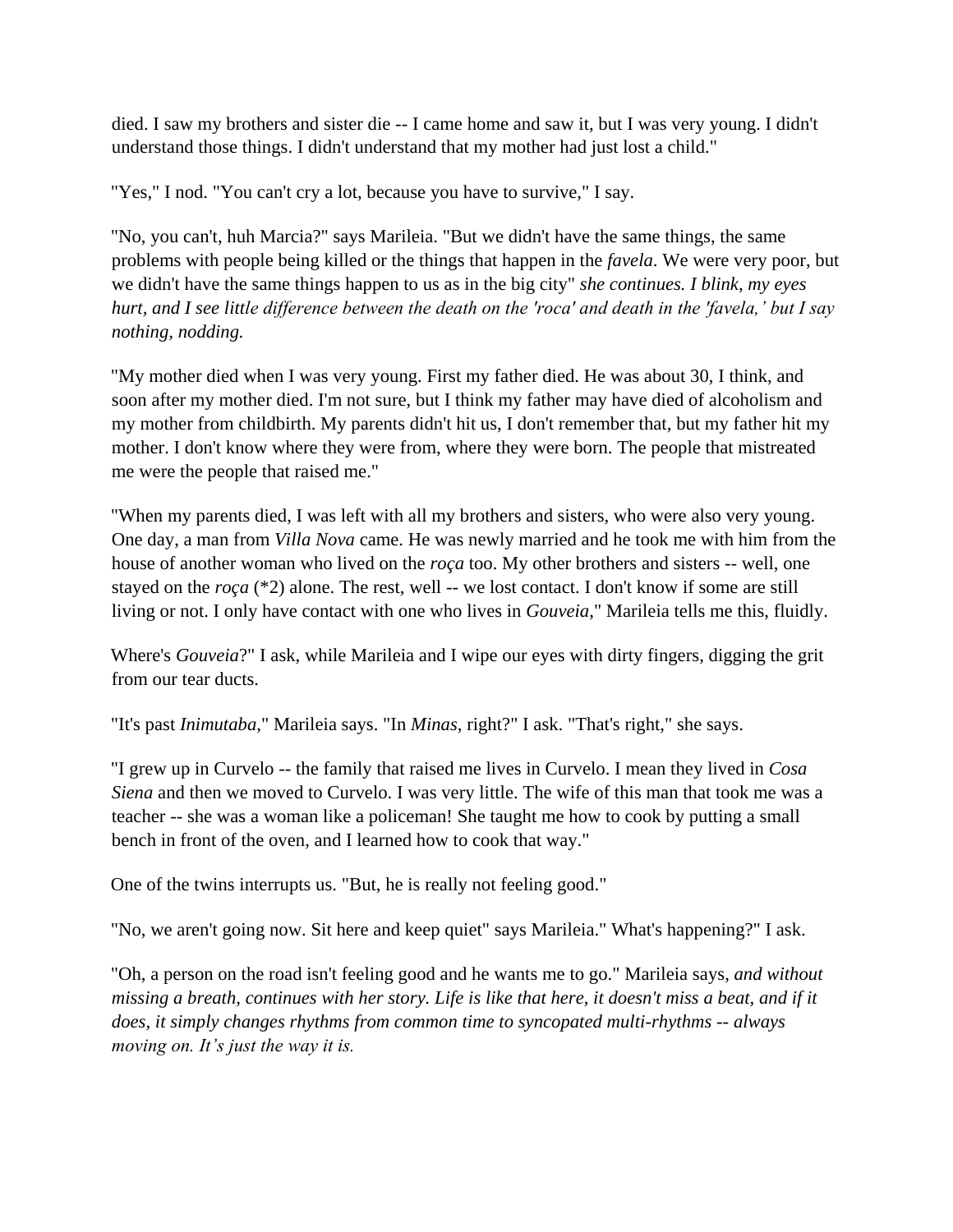"When I arrived there, the woman who raised me treated me very badly. She put me in school at night so I could work during the day, but I had to clean the house every day."

"Was she white or black, rich or what?" I ask.

"Ah, she was white and rich. She was upper class. I don't remember too well how old I was. It was the time when my mother died, I was very little. I was taken in by others, and then by this woman. I think I was about four maybe, but I don't remember when I started working, I was very young. She had children of her own and they are all grown up now and are so tall and strong, so strong that they couldn't pass through my doorway. I raised them all. She was a professor and she never arranged her time so that she could say "let me help you with your homework." I was the youngest, and she put me in school. She did it in a way that was acid. She always arranged things in such a way that I couldn't study at night. I was the last to arrive at school and the first to leave.

She always came and got me early. And then she made up stories that I was cutting school, watching *novelas* (*similar to an American TV soap opera*), and when I became an adolescent, she said that I cut classes so I could meet boyfriends. So, I was never able to get through the first year of school. I never cut classes, not for anything Marcia! Not for anything! But, her children, they cut classes. She use to hit me a lot, understand? I have a revolt inside me against her. She hit me a lot and drew blood, using her hand, a broom, a chair."

# "A chair?" I ask, *did I hear her say a chair?*

"Yes, a chair, a small metal chair. She took it and hit me with it. It had a red pillow, like this." Marileia makes a round, puffy shape with her hands. "I don't know if you remember these, they had little tiny feet made of iron. One time, she commanded me to get that chair and bring it over to her -- a simple thing. I was ironing clothes for her sister because she needed them to go to a party. It was very late, after 11:00 p.m. I was falling asleep and almost burned myself. I often ironed late into the night. Well, her boy came up to me and was hanging on my arm and I was so tired I couldn't stand and I began to fall over. He fell away when I swayed on my feet. She saw that and started to hit me, saying that I tried to hurt her son. She came at me like a panther, and she picked up that chair and hit me in the mouth, and cut my mouth. It was swollen and full of blood. I was splattered with blood all over my clothes. My arms were bruised, like this Marcia. I looked like I had a sickness of the skin and body -- all because of her rage. I was red and bruised. She had long nails and she grabbed my ear and her nail was so long it cut my ear inside and it began to bleed and drip over my clothes, like this. She was a professor and she gave classes. My life, it has never had anything good," *Marileia states, matter-of-factly. Another car passes, throws sheets of dust over us. We're silent as we let the dust settle.*

"She turned everything into confusion. She did this with everything. She'd say, "get the scissors" and I'd do it and then she'd grab me where my hair was tied up and hit me in the head with the scissors. Many times I'd be working on the weekend in the house, making *pão de queijo* (*cheese bread*) and cleaning the house, washing the cans that coffee comes in. She'd arrive at the house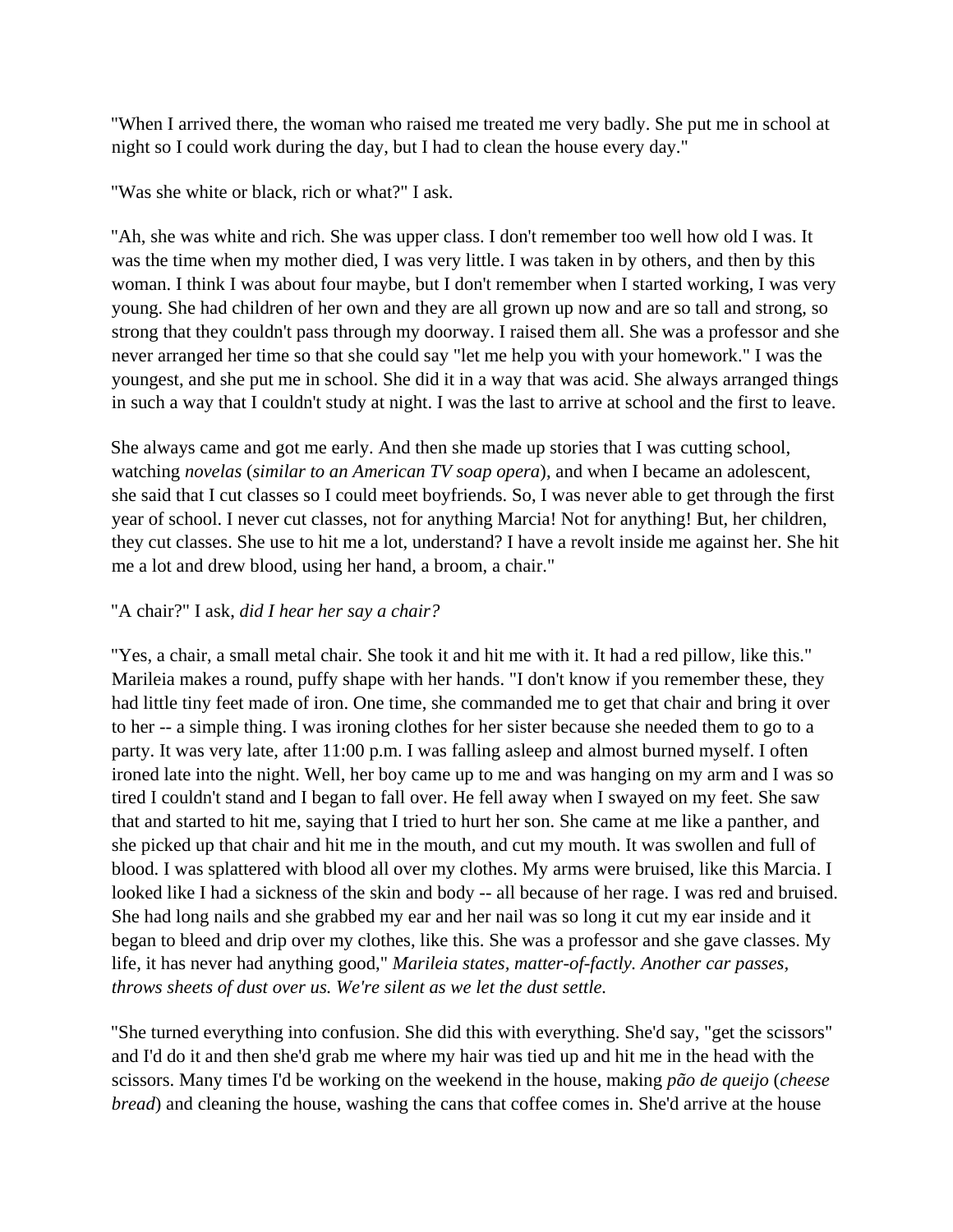in the afternoon and just take a bath, or eat all the cookies, or drink coffee, or take a small lunch before going to church. She would watch me all the time and she'd hit me horribly, a lot, all the time. I never liked to stay in the house, but I couldn't go out. She threw hot coffee in my face, hot coffee. This is the woman who raised me."

"How did you meet her?" I ask again. "I told you, my mother died and left us, the girls. Well - people knew that they could use us to work in their homes. This woman's husband came and took me. He told me that they would care for me, that I'd be like a daughter to them, but it was just the opposite. They just came and took me. That's it. I didn't have anything to give her. I didn't have any clothes or anything at that time. He told me his wife was a professor and the she wanted a girl to raise. But really, she raised me for only one year -- then I became her maid.

"After a while, I had a boyfriend with a good face, and I felt that life was a little better. She told me that I couldn't have a boyfriend. Her sister had a boyfriend, but he was white and rich, but I was black and ugly. Then, one day, she told me that I would never get married and leave her house because I was a maid and I was black and ugly, just like a dog. She said these things to me. She was a religious person. How can it be? So -- I stayed like this, wanting to run away. I couldn't receive a message or anything from anyone. I couldn't do anything, you know? I thought about running away, but I didn't know how. When she would go out she would lock all the doors and keep the key. I stayed locked in like a prisoner, while she would visit a friend, or whatever. I didn't start school until I was eleven. I couldn't learn anything. I had to wash, iron, make cookies for them, do everything. I woke up at 4:30 every day. I never slept any later than that. Sometimes I had to wake up earlier. Until today, I wake up, ready -- at this hour. I worked every day, Sundays too. She eventually chose my husband for me. He was poor and an alcoholic."

"Was she a professor in public or private school?" I ask.

"I think it was a public school, but I don't remember. I don't know if it's like this everywhere. The rich have the ability to get things, all of us don't have this ability. Now, I don't know if I'm being swindled or not. I can't tell. I only went to one year of school. I can't read or write. Really, it was less than one month that I was in school. She called me out of school almost every time I arrived there.

"After I married, I became pregnant with the twins, with a very big stomach. I worked for a woman who lived in front of the project. I've just kept these things in my head. I wasn't born with these horrible things in my head, it was her that put them there. My head isn't very good. It's not a good head." Marileia tells me, shaking her head.

"But you don't have a problem with your mind." I say.

"I don't?" She asks. "But I can't remember things." One time, I was thrown off a horse, me and my brother. There were three of us on the horse. Two of us hit our head. I was dizzy for a long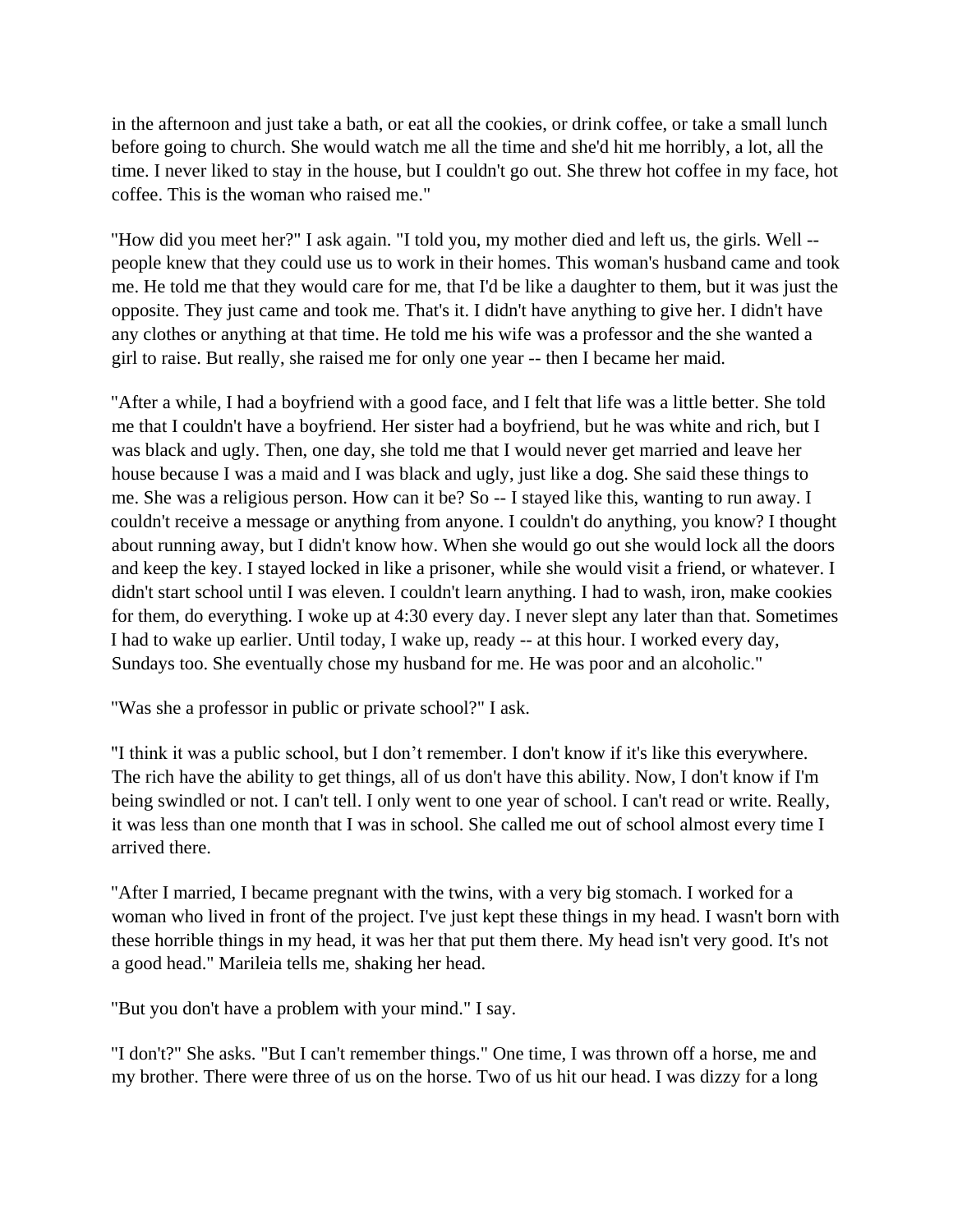time. I had a lot of headaches. How do you talk about a life that isn't a life? I don't have a way to explain my life." Marileia is crying.

"Yes, but you have your children, even though it's hard with so few resources" I say.

"I have a bad mind, I couldn't learn anything because I haven't had any opportunities. I don't know how to write, just my name. If you write out numbers, I can copy them by watching you. I can't read, not a single word." *It's with such finality that Marileia states her case; a huge period at the end of a tiny sentence--I am nothing.*

"I worked in a house in Curvelo as a maid, for five years and eight months. I never received a holiday, and I never received money when I worked more than eight hours a day. I never received anything extra. In the end, the *dona* (*patron*) just made my final payment. In the end, cleaning up my accounts there were many pages like these (*pointing to my notebook*), but the pages were colored. There were red, yellow, blue--there were many pages for me to sign. (*This is a workbook given to domestic servants and other lay laborers who are registered and will eventually receive the equivalent of social security. By law, ironically (illiteracy is high among domestic servants), it is the maid's responsibility to make sure that everything is signed.*) There was one page that was white, and the woman at the *prefeitura* (*Mayor's office*) told me that I

needed to sign it so I could get my benefits. I gave my book to the boys (*the twins*) to help me find where I needed to sign. I signed it, but not correctly. I signed my name alone, not with my last name. So, they told me that I had to come back. They said that I had to sign it correctly. They wanted to take all my benefits away." Marileia recounts.

"There are times that I get money back after I buy something and I will try to analyze it. I'll go over it. How much did I give and how much did I get back. I'll try to understand if they gave me the wrong change. I'll go back to the store and look and see how much something costs, but I don't know anything about numbers or math."

"Are you married now?" I ask.

"Yes, I'm married. I was 21 when I got married. We were married in a civil and religious ceremony. My stepmother (*madrasta*) knew that he wouldn't be a good husband because he drank and worked in menial jobs. She knew that he was bad. She wanted me to be with someone who would beat me. She wanted to slap me in my face. She was a witch."

"Now I have five children, my first were the twins, Alison and Welington. I went to the hospital to give birth. I didn't have any help while I was pregnant." *I interrupt her and ask if her husband helped her out during this time*. "Ha! Marcia, he helped with nothing. It was like this. We are poor and don't have anything, don't have any rights. The INPS (*Instituto Nacional de Presidência Social*) (*a governmental, low-quality health care system, similar to medi-care in the US, but very slow with very unequal quality of health services and care*), they took care of us. With the twins I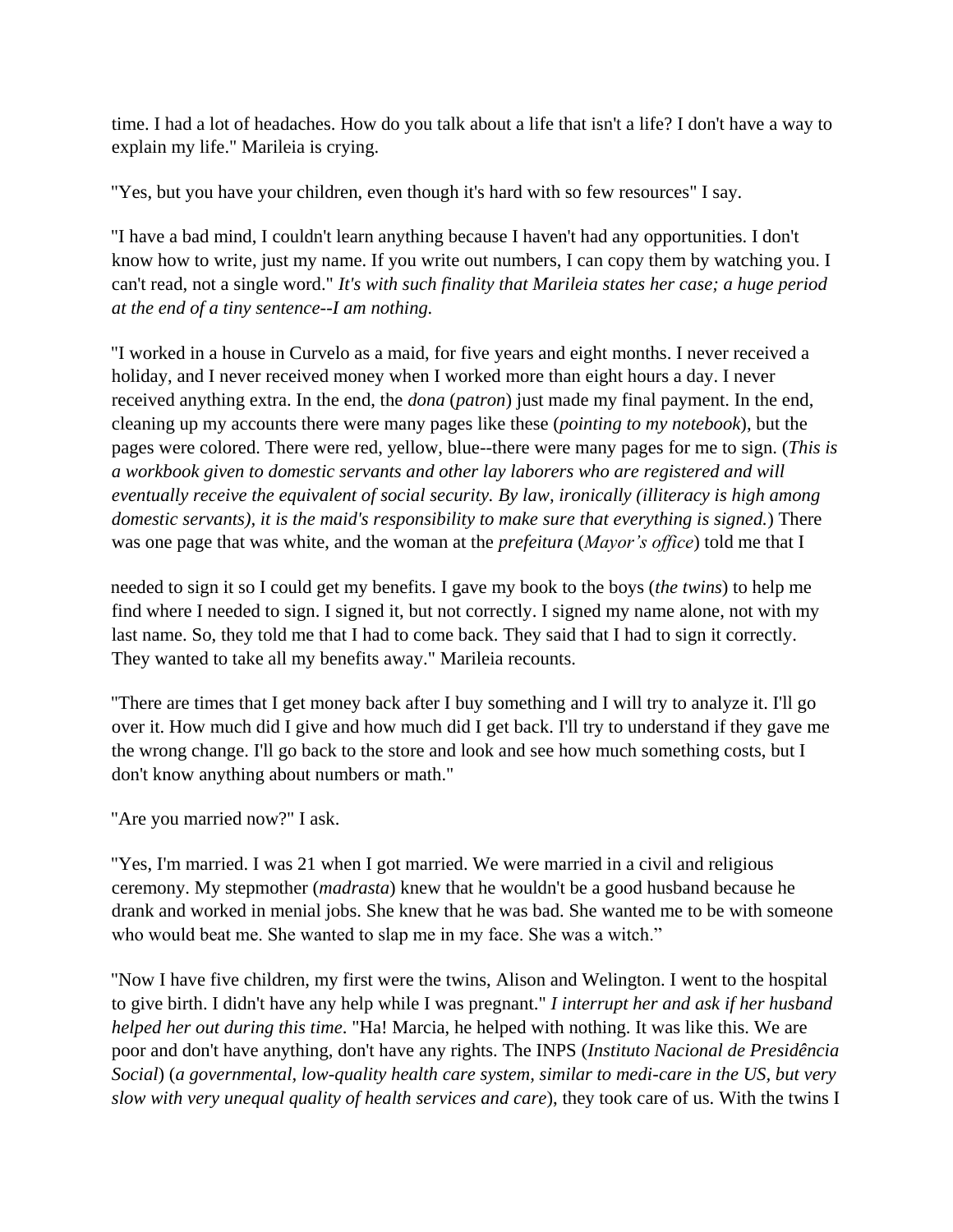had problems. I was very swollen and my blood pressure was very high. I stayed in the hospital for one week for observation. I had a caesarian. After, the boys and I stayed one week so they could control my blood pressure. Now, this one here, she almost died," *Marileia says, pointing to her daughter*. "I wanted to give birth normally. I didn't have a good passage (*her pelvis wasn't wide enough*), I never did. I stayed one week going and coming from the hospital. I'd go to the hospital and they'd tell me that I wasn't in labor, even though I'd be rolling in pain. They told me to go home. Day after day it was like this. Then they kept me for observation at the hospital and they gave me some serum. All the pain stopped when I was in the hospital, but nothing was happening. Then I was released and went home. On a Saturday or Sunday, I started having pain again, and I was tired of going and having exams and being told that it wasn't time yet. When Saturday came, my water broke and my stomach became small and the baby stayed like this at the top. I kept losing water all night, and I was having sharp pains. She didn't drop down or come out. The water bag was hanging outside me, and the baby stayed on top. She hurt her face and that's when she almost died. Me too, I almost died. After I left the hospital and went home, I got an infection. In all, I gave birth five times. The rest were OK.

"I didn't take any pills (*birth control*) because I was afraid they would go hungry if I didn't breast feed them. Their father wouldn't buy any milk for them and I didn't have an invoice (*given by the state*) to buy milk, and I couldn't buy any. The pill is difficult to get and people said if I take it, your milk will dry up and they will need a bottle, they told me that I wouldn't get pregnant if I was breast feeding.

"I was pregnant with Tatiana and I didn't know it. I wanted my tubes tied, but it's difficult to arrange this. I don't know if it was a political issue at the time, but you have to have money to have something like that done. So I didn't have it done. I got my papers in order to try to get my tubes tied, and went in to get them tied, but when they cut me open they saw that I was pregnant. After my fifth child, they finally tied my tubes.

"Alison (*one of the twins*) had problems with his lungs. He had pneumonia. At times he feels pain, usually on the left side of his chest. The doctor says it isn't anything. It's worms. So, they are taking medicines. When he had pneumonia, he was in the hospital. Welington had the same exam (*to check for worms*) and he had three kinds of worms, and Emerson he had many furious worms. Tatiana was feeling very bad and my husband took her to see the doctor, and he said she had malnutrition. He told us we needed to give her better food to control her growth, to fatten her up. Yes, fruit, vegetables, meat, milk. But how do I get these things? Those that have, they don't give them. I would go out and buy these things but I don't have any money. We don't have a refrigerator, running water, toilet. I work outside the home, Monday through Friday, and get home late on Friday afternoon. I'm working now, planting trees. It's a long way out of the city, and I can't afford to come home after work, so I stay at work during the week. The twins (*who are now twelve*) take care of everything. They are responsible for their younger brothers and sister. They have a lot of responsibility. At work, there is a kind of lodge, a kind of barracks where there are ten beds. They have a cook and a dining room. The conditions on the farm are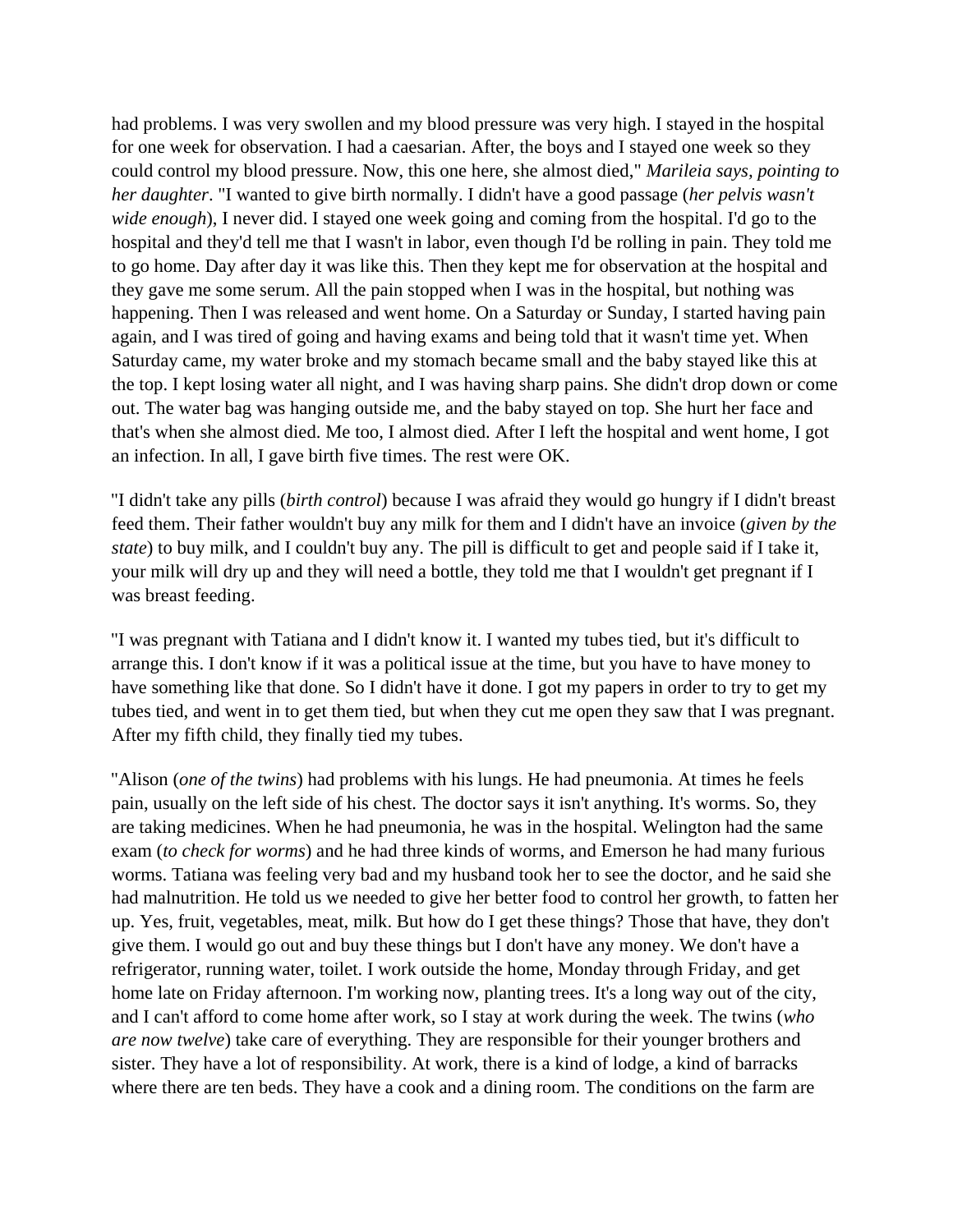good. There's a bed and we bring our own bedclothes and there's good food. They don't mistreat anyone. I work from seven in the morning to five in the evening (*ten hours a day*), and I make one minimum salary (*\$R130 per month in 1997*) but they take out money each month for my living expenses (*\$R20.00*). I have about \$R110 each month."

"You raise your children on \$R110 a month?" (\*3) I ask.

"Yes, this month -- this week for example, if the director of the group here lays me off for a day or takes a day off, I will not have any money to leave with the boys to buy food. I don't have any money and I can't buy things on credit or trust. This is how it is. For example, another house where I worked, I quit after a short time. For two months I did a lot of work there, and she hasn't paid me yet. I was really nervous today because I saw the woman, the owner of a shop where I owe money. I didn't know if she'd ask me for the money I owe her or not. I gave my boss two months work, and she hasn't paid me yet. The owner of the store stopped me in the street. She didn't need to do this. I owe her \$R30.00."

"Wait," I say, "during the week, your children stay in the house alone?"

"Yes, that's right." Marileia answers.

"So, during the week your children are living here alone?" I ask.

"Alone," she says. "There's a neighbor, not a relative that lives on the other side of our house. They go to her if there is a problem." *The firecrackers (used to mark a goal point in soccer) are really blasting away.* "They wake up early and they make coffee (*the twins*) for everyone. They go to school, and they also work (*the twins*). This woman wants me to pay her what I owe her, and she says that I won't pay because I'm just a vagabond. I have been very nervous because she says many things about me. I'm waiting to get some money so I can pay her, the money from the other woman I worked for. Logically, the store won't let me have any more credit because I'm so late in my payment. I don't know -- it's difficult." *Marileia lets her voice trail off. More firecrackers explode, and a dust devil twists by us throwing more grit in our faces. We've given up trying to get it out of our eyes, and we just let them fill with tears that run down our faces.*

"What do your children usually eat every day?" I ask.

"Rice, beans, they don't like macaroni very much (*no one likes it. It's a stigma -- a mark of poverty and it's bland and slimy*). They eat vegetables only at the project they go to. *The irony of the name of the project, translated to mean "To Be a Child" adds to the irritation and pain in my eyes. Marileia tells me the extent of her children's hunger and I tell her how I tried to get unused vegetables from the project for her children.*

"I talked with Sr. Levi (*The gardener at the project*) first, without talking to Edinalda (*the main coordinator*). I went directly to him and I said, "Look, I talked with two boys. They are twins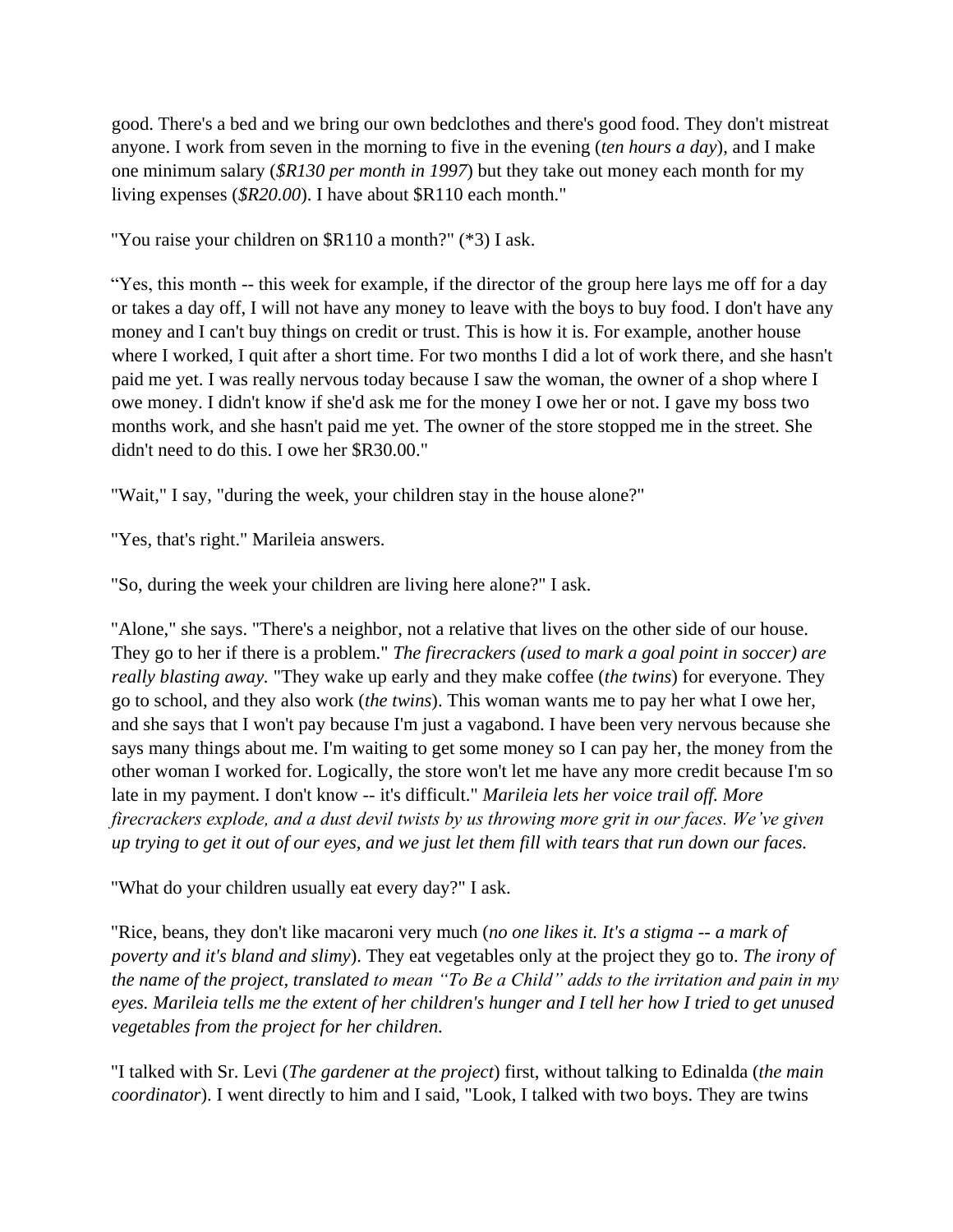here. They have a lot of responsibility and they are hungry a lot of the time. I think it would be a good idea if they could take home some vegetables from the project's garden." I had been told about the project's policy of giving vegetables to the children to take home if they needed it. When I talked with Edinalda she laughed, "Ah, Marcia, they're eating well. They get everything here at the project. They don't need anything. You don't need to worry about them."

*"Olha só!" (This means, roughly 'How about that!)*. "It's really difficult, isn't it? So, what are we going to do? They (*the project*) know about our situation. They could take what they throw away, and they could give it to the kids who need it. How can we live?" *Marileia looks at her hands, studying them and shaking her head.* "This is their way. So, I buy what I can, rice, beans, macaroni, oil, soap for head lice, some coffee. We often don't have sugar, but the thing that we need and don't have is meat and vegetables."

I ask, "Do you have milk?"

"No, we don't have any," she says.

*I want to ask if they sometimes buy cheese, and then remember that cheese is more expensive than milk.* "Your children, they work in the streets selling ice cream to help you. They told me that they had to work so they could help, that they wanted to help you, and they told me that they usually get about \$R3.00 a day."

"Sometimes. They have never brought home \$R3.00. It's usually \$R2.00 or less than that. Sometimes it's very little. It's always like this. They never earn more than this. When I'm here, I send them out to sell and they give me what they earn. Now, they go to the project and go to school in the mornings. They come home for lunch or eat at the project. Sometimes they sell on the streets and other times they don't." *At this rate, the twins are earning approximately 35 percent of the household income (Marileia=\$R100 Twin's=\$R40-45, @\$R2 per day, five days a week. According to the twins they are working every day now, while their mother works at the tree planting company).*

*Marileia looks tired and drawn and I ask her if she's tired.* "Really tired, but no I don't want to stop." She says. "My boys go to the project every day, Monday through Friday. I heard from other people that it was a good place, where they could play. There are boys from the neighborhood that also go there and they say that they like it. But this one here (*pointing to one of the twins*) sometimes he doesn't like the project, and he doesn't go."

"They told me that there are times that the older boys hit them," I say.

"Yes, that's right. This one doesn't go back now." Marileia tells me, touching one of her sons standing close to us. I ask her to tell me what things the project is doing that she thinks are good. "The music is good for them, teaching them how to do simple work is good. Homework, they don't bring their homework to the project. They bring it home and when they have a problem,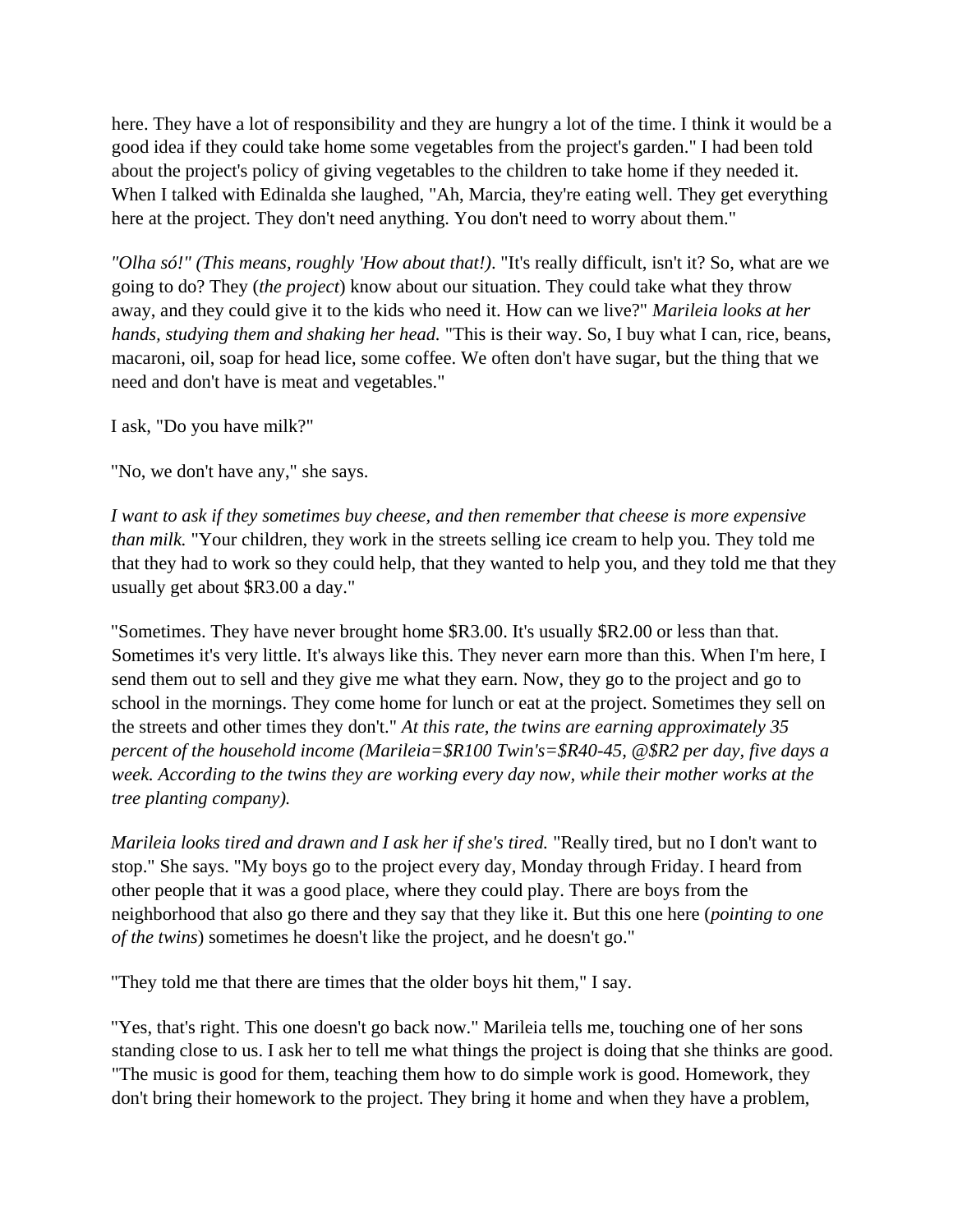they take it to the project. The food, at times they say it's good, other times they say it's bad. I think working in the vegetable garden is good, learning how to grow a garden. If God wills, someday we can have a garden here. Everything that they can learn about work, how to do things is good. It's also good to play, but it's also more important to learn a profession, and it's good for them to work."

"About the things that are problematic for them, what can you say about that in relation to the project?" I ask.

"Sometimes the boys come home saying that the others hit them, and that they told the coordinators and that they didn't do anything. These problems seem to be constant, but just this. Sometimes the work is not good, like cleaning the old bathrooms that have snakes and poisonous insects. There are times that they don't tell me what's happening -- and other times they tell me how bad it is with the older boys, because they let everyone run around free. I'm certain that the project could do more. They have the conditions to do more (*money*), they could buy computers. It wouldn't cost them much. The boys just play football -- they could be learning how to use computers. If they did this, it would be a really good thing, it would be the best thing they could do for our children. Because they could be learning how to use the computer. Instead, they will have to find a way to take a course in computers after they leave the project, and this won't happen." *Marileia shakes her head and continues to study her hands.*

"So," I ask "do you think the project is preparing the boys to enter the work world?"

"Ah, Marcia -- I don't think so," she says, shaking her head.

"Do you think that the project -- would you like the idea, if the project would work with your children and other youth to help your *favela*? For example -- to get better conditions, like sewage, do you think this would be a good idea?" I ask, interrupting her.

"I think it's a great idea. For me, it's a great idea. Here in our *favela*, there doesn't exist a community. No one looks out for us here or helps us." Says Marileia.

"You don't have a community group?" I ask. *I've been told how each favela has a community group that represents them and petitions the mayor's office for services.* "We don't have anything," She says emphatically. "Nothing is done here. We have a city government, we have the *vereadores* (*like a city councilwoman or councilman*) that comes here during political campaigns, going to all the houses, and after the elections are over, it's over. We could fall down in front of them and go hungry. I walked into town and asked them to help me fix my house. With one minimum salary, look at my house and my back yard. My back yard is completely open. (*They don't have windows, they're open to the street. No running water or indoor toilet, no refrigerator*) When it rains, it all comes into the house from the roof gutter. Here, on this wall, it infiltrates inside the wall. It's falling down -- (*the wall*), and here too, in the bedroom of the children."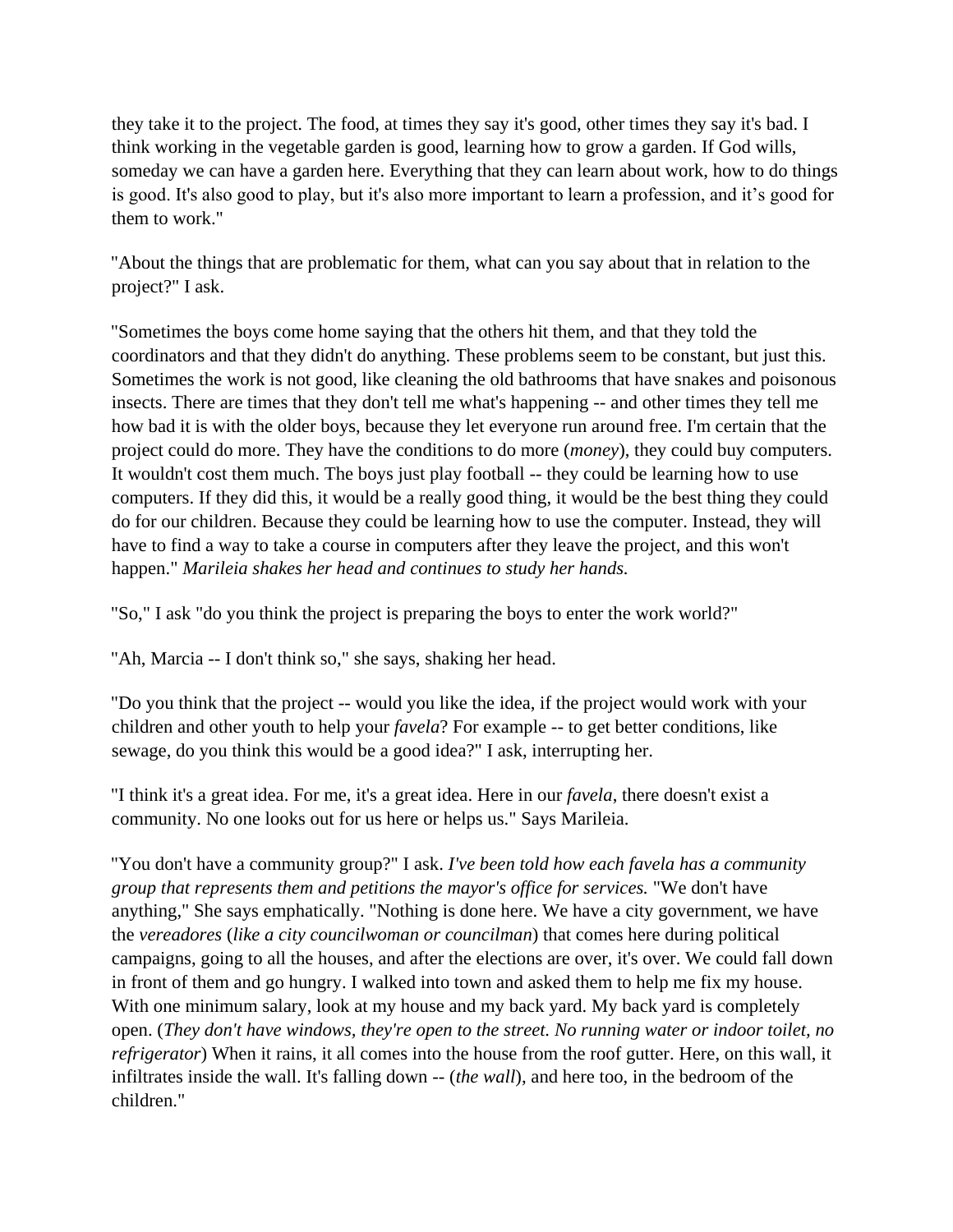"Your neighbors won't help you?" I ask. "No! With nothing -- they've never helped me with anything" Marileia mumbled. *I remember the social network described by Janice Perlman, in the favelas in Rio de Janeiro. Perlman shows that in the urban setting of favela life in Rio de Janeiro, favelados are well organized "…making wide use of the urban milieu and its institutions"* (Perlman 1976:242-243). *By contrast, I found the favelas of Curvelo to be unorganized, and de-politicized. Yet, like Perlman, I found that poor and racially dark-skinned favelados have similar aspirations for themselves and their children as the middle and upper classes have. In the favelas of Curvelo, the poor rely on the hierarchical exchange that occurs in clientelism, the actions and events that create relations of dependence between the rich and poor, and between the poor and the poor. With its origins in the countryside, clientelism was born of relations between lords and vassals, imported by the Portuguese as they colonized Brazil. Its vestiges are evident everywhere in Curvelo, as is populism, how votes are won by politicians. Promises are made by the political elite to 'marginal' groups, who almost never receive the goods promised them* (Gay 1994; Perlman 1976).

"There's no solidarity here. The majority, if they see me with this blouse, they want to take it. They'd take it from me. That's the way it is here." *Marileia's voice sounds flat and emotionless.* 

## *Firecrackers explode somewhere near us; we feel them through our feet and bodies, but are no longer startled by them.*

"Why aren't you working as a maid in someone's house in Curvelo?" I ask, wondering why she would choose to be so far away from her children during the week.

"For this reason, because -- generally to do the work of a maid, you have to work in the kitchen the stove, everything. Most of the time, the boss doesn't have the patience to teach me how to use these things (*Marileia can't read or write*). If you show me one time, so that I can see it, I will soon learn. But, most of these *patroas* don't have patience, they want me to make cakes, cookies, fish, everything. I need to know how to read, understand? If I knew how to read, I could do all these things. They could leave me with a recipe and I'd do it. Another thing, the majority of the houses where I've worked, where I've been given lots and lots of work to do, they don't pay you. The house that I told you about, that I left, this woman owes me \$R126.40. While I'm waiting for this money, the owner of the shop where I have credit, she's wanting me to pay her. I can't pay her because of this woman."

#### *I ask Marileia if she can get a legal process going to get her money.*

"There is, there's the *ministério* (*ministry of employment*). Says Marileia. I'd have to go there with her and then she's supposed to pay me -- it's difficult because a majority of the people say you don't want to do this, because they will (*the patroa*) will 'dirty' your name, so you won't get another job. I have to do something, but I don't know what, and I think about it day and night, every day."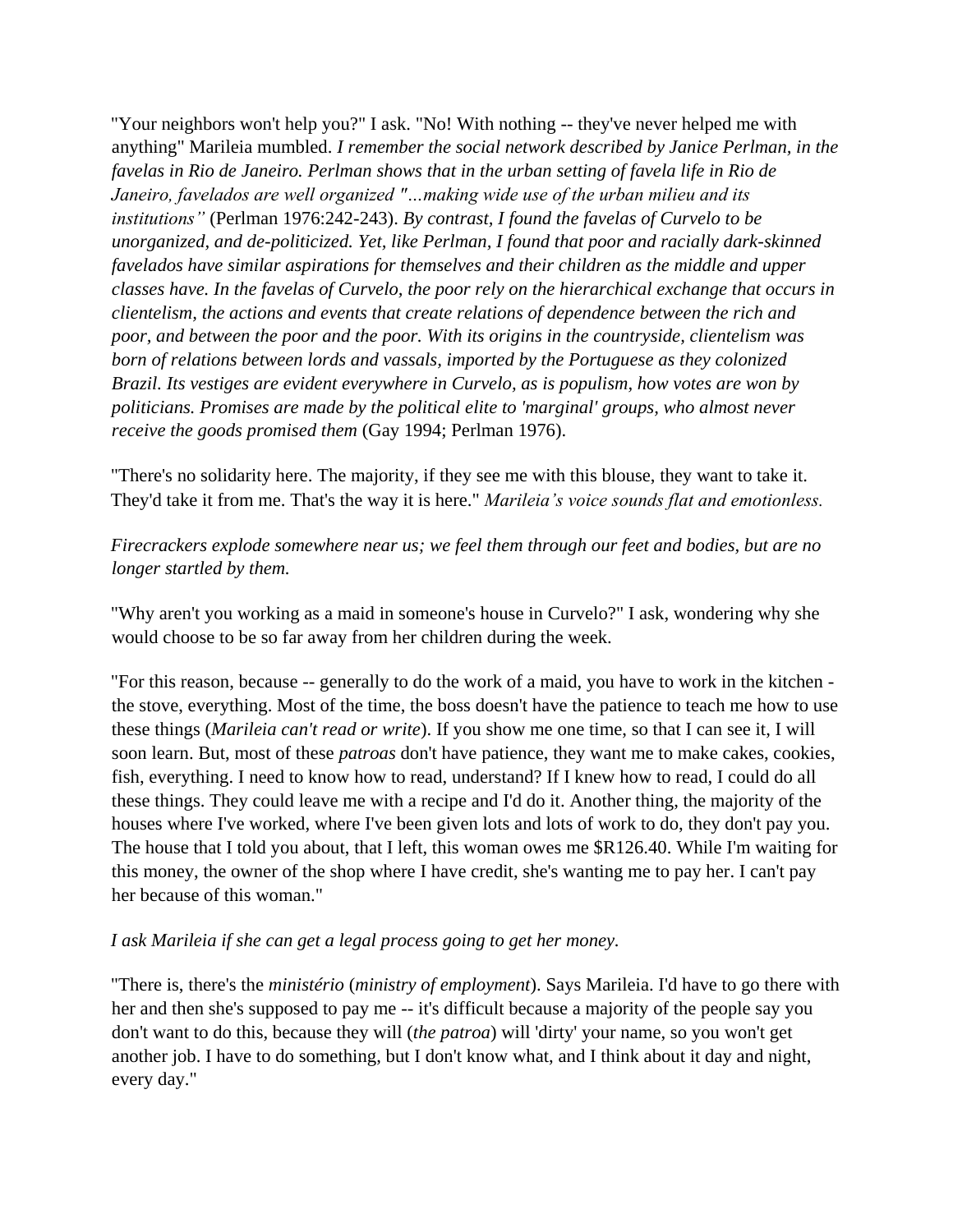*I ask Marileia about her husband.* "Could you talk about this, your marriage? How many years ago did he leave?" I ask.

"About five years ago, about that. When he left I had all five of my children. He drank a lot! Most of the time he was here at home, and I had to go to work. I worked in a *cozinha* (kitchen). Sometimes I would come home and find dinner ready, and hot water for a bath. Other times I would find him dizzy drunk, fighting, fighting a lot. He hit me, he yanked out a lot of my hair. I went to the *Delegacia de Mulheres* (Delegate for Women). I had a physical exam -- he hurt me a lot. When I was pregnant with Emerson, he hit me. I don't think it was in the stomach, but I

know that he hit me, things like this. It was normal. He did many, many bad things! He said *palavrões* (*very degrading things to her like whore, bitch, etc.*) -- all the *palavrões* that exist, he said to me. Everything. There was a time that he worked at a little grocery store up the street. I was in the house and we didn't have anything, didn't have any gas to cook with. My neighbors didn't have any to loan me. When I was looking for something to make, the boys came inside this house, it's really a shack, to hunt for some pieces of wood to light to make a fire. I owe this woman money (the one mentioned, whom she has credit with), and only God can take care of this debt and pay it. Dexa (*her name*), I don't know if you heard me talking about her, she is the owner of these stores that you see around here. I owe her money, and have said that only God will pay it for me. I went for my husband and told him that we didn't have anything to eat and that the children were hungry and that we didn't have any gas. I took the boys -- the woman at the store told me that I can't ask anything without my husband's authorization. He was working in this place (*this other store*). She said that we couldn't get anything to eat without his authorization. I went and told him this. He told me that he told her not to give me any food, that I wasn't to bring anything home and that everyone should die of hunger. So, I began to insult him. 'OK, you stay here with your children. You're working in a place that has food and I don't have any, and I don't have anything to take and give to the children to eat. So, stay with the children, and I'll go and hunt for work some how.'

"I came to this bridge (*metaphorically*) with my children lined up like a stair-case behind me, one behind the other. So, I talked with Dexa and she bought food for us and gas so we could kill the hunger of my children. I am taking this generosity of Dexa and other people too, like the Godmother of Tatiana (*her daughter*). She is great to me, but she doesn't have the means to help me.

"My husband, he didn't leave me with any longing for him. Today he's in a wheel chair. He can't talk, he doesn't know anyone, and he used to say things and then forget what he said. He eats with his hands, he doesn't eat right (*with utensils*). He had difficulty eating with his mouth. He doesn't get up and he doesn't walk any more. He just stays a little bit on his feet. He used to feed the birds. Now he can't do even this any more. He had a type of stroke. The doctor didn't say it was a stroke, but it probably was because one side of his body doesn't work. His left side, his left hand is swollen. You can't touch his left hand or take it because he will scream.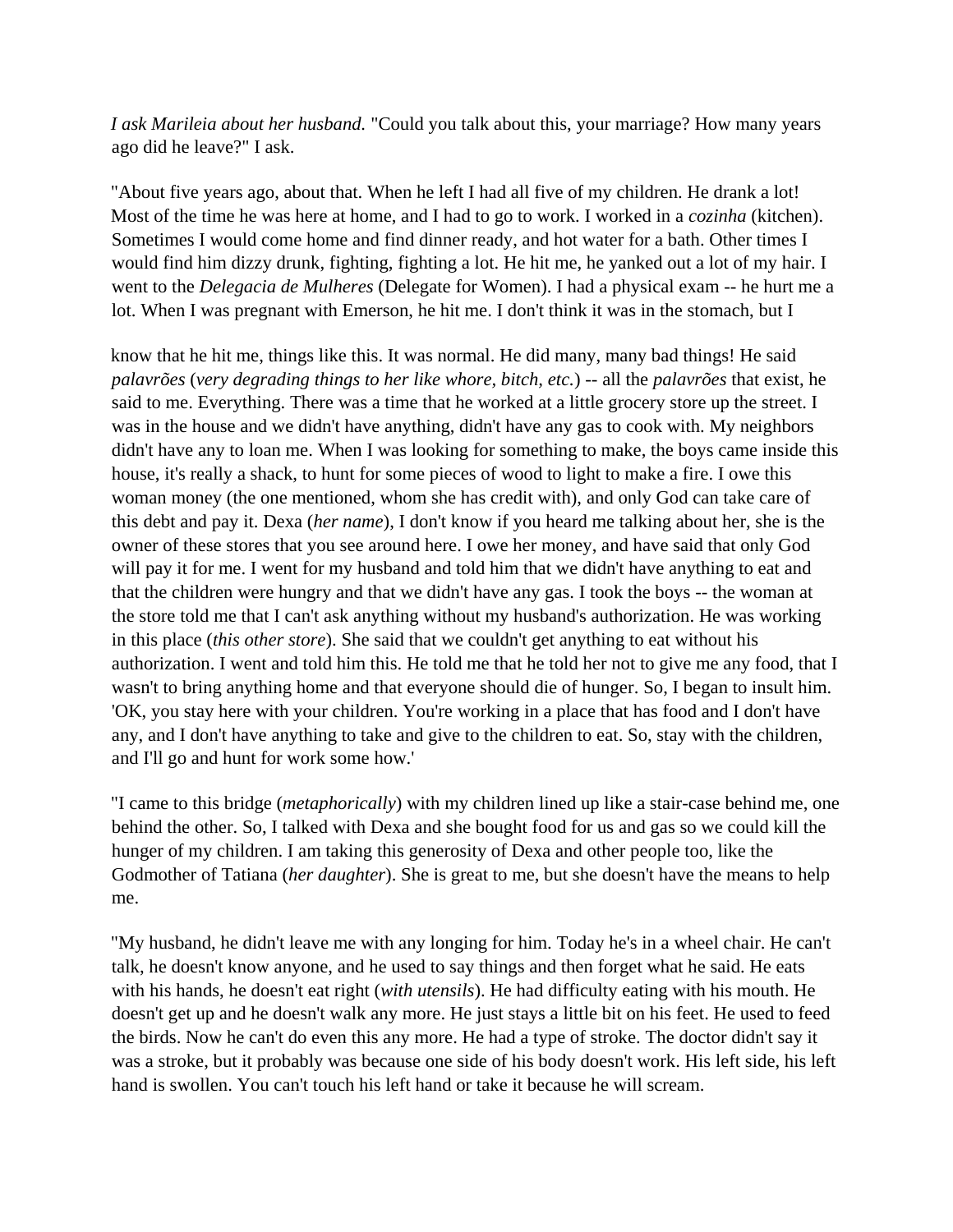*We're both quiet for a while. Another car passes and the dust, now orange in the setting sun, drifts slowly. I feel like the woman in the film "Woman of the Dunes." (\*4) There is so much of drifting dirt; it's so constant that it's useless to fight it.* 

I ask Marileia about her children -- did they see the fights, did they try to intervene, were they afraid? "Yes, all the time, all of them tried to help me. They were afraid, they screamed a lot, and at times they came at him. They weren't hurt because at times when we were fighting and hitting, other people would come in and break up the fight -- separate us. I didn't let him touch them, and at times he would hit me more because I wouldn't let him hurt them."

Marileia tells me that she is religious, but that "…the religions that I am practicing now, I want to say this. They don't worship any saints -- they are different because they don't adore a dead Jesus -- they adore a living Jesus. Understand? So, for them a church doesn't exist. They have a book of music. Understand? They have been doing many good things for me. I had three unpaid bills, the company was going to cut off my water. I had two water bills and I think one light bill. They went and paid them for me. Our rice ran out. They bought more for me. Sometimes I don't have eggs -- I buy them -- but they go soon because the boys are hungry. I and my children talked with them and they bought more for my boys. It's like this kind of trust. When I'm not here during the week, they come by to see if the boys need anything. They offered, in the moment to take Vanderson to the doctor. They asked to bring his prescription to him and to buy the medicine for him. I told them that I wasn't feeling good, and they took me to the clinic to get a prescription and they paid for the medicine. This is the way they are. They are helping me, and Welington and the others said that they were preparing a surprise for me. Now what it is, I don't know. I just know that there is a surprise. I would like for you to meet them. They are very loving people.

*It's almost dark and I need to go. I'm on foot and it's a long way down the hill to my small lodgings. I ask her about 'rights'. Does she know what 'human rights' are?* "Marcia -- I don't know. I would think that everyone must have the right, like this -- to have a good house, and that those who are the most powerful should help those who are weaker. For example, if I have a very old refrigerator, that still works, and I'm going to get a new one, I should give it to the poorest because in all these ways, I should be helping. So, like this. Many other things need to happen." Marileia says.

"Do you want to go inside? The dust is really bad here, "Marileia asks, starting to stand up. "It's OK." I say. She sits down again and continues: "And health. Because there are times Marcia, that health is a thing very difficult for the poor, because it's like this. Many times, for example -- the other day. I met a friend of mine, last Sunday who was passing by. I was going to church and she was going home. She was a few months pregnant, and she was losing blood, not a lot, but some. At the clinic they wouldn't see her. She returned home feeling pain and losing blood. She was very afraid she was going to lose the baby. They didn't want to see her. So, she went to the clinic and a friend of hers called the doctor and they told her they needed to see her, and that she needed to take medicines. Yet, they didn't do anything. So, sometimes we go to INPS to get an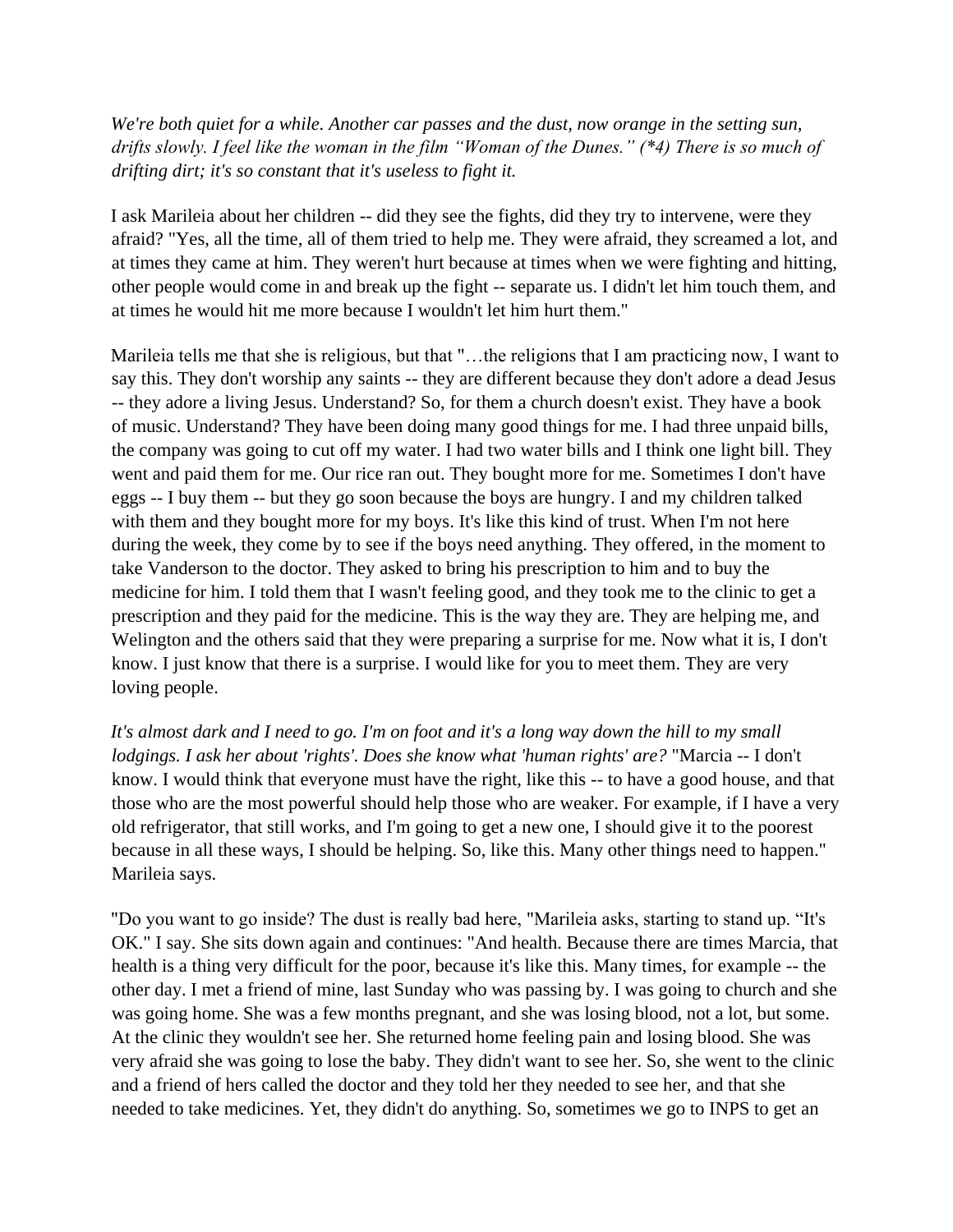appointment. They say something like this, "To get an appointment you must wait until the next week." So, it's very difficult. I don't know if she lost the baby because I haven't seen her again."

*We're nearing the end of our discussion; it's almost too dark to see. Walking down from the favela Bom Jesus after dark is dangerous, but not for the reasons one would think. Pedestrians are an endangered group of people in Brazil, and in Curvelo, where a good number of streets are still paved with the broken stone laid by slaves in the 1800s, the hazards increase. They are uneven, filled with deep ruts, and the drivers of cars love velocity. I ask her one last question.*

"What about children's rights -- should they have the same rights as adults?" I ask.

"If adults and children should have the same rights?" Marileia repeats my question. "Yes, they must have the same rights. They must. Yes, I think they must, because if they are working and don't get the same pay, they are being exploited. The thing we have the most of in Brazil is the exploitation of minors. My step-mother, looking at the other side -- she didn't care about me. She took boys like the ones on the street, to peel garlic, and then she'd give them a plate of food for their work. This is what happens with the maid too -- she will hit the boys if they don't do enough or do it fast enough. Yes, they are abusing them. The same rights because everyone is a human being. Children should have the right to work and go to school. I think it's very important, because that's what I didn't have as a young girl. I want my children to have that. No one can take their schooling and what they know and learn away from them."

*I ask Marileia what she hopes for her children, for their future. The movements around us become calmer, fewer cars and running adolescents, but the fireworks continue.* "My hopes for my children?" She asks. "For them to study, for them to get through the year, that they become young men and a young woman who are good people, working honestly and to have a good profession. The only hope that someday I'll have something is to see my children raised and working. I can hope for this, but more than that, no."

*The light is almost gone now, and the dust has begun to settle, until another car passes or running feet kick it up again. I have so many questions I want to ask Marileia. We promise to talk more soon, but I must ask her one more thing. What would she change to make her life better?*

"What would I change? What would I change?" *Marileia repeats the question. Did I really ask her this -- surely I must be joking? Marileia surprises me, telling me what she would not change.*

"Ah Marcia, everything. I just wouldn't change my dignity -- there's nothing that matches it. That I have and it's worth a lot. My children wouldn't want me to change that, but if I could change things it would be for the better, for the better. To have a better little house, with more comfort for me and my children. My little house doesn't offer them any comfort -- not for them, not for me, or for anyone. Just these kinds of things." I ask, "Do you think you will have these things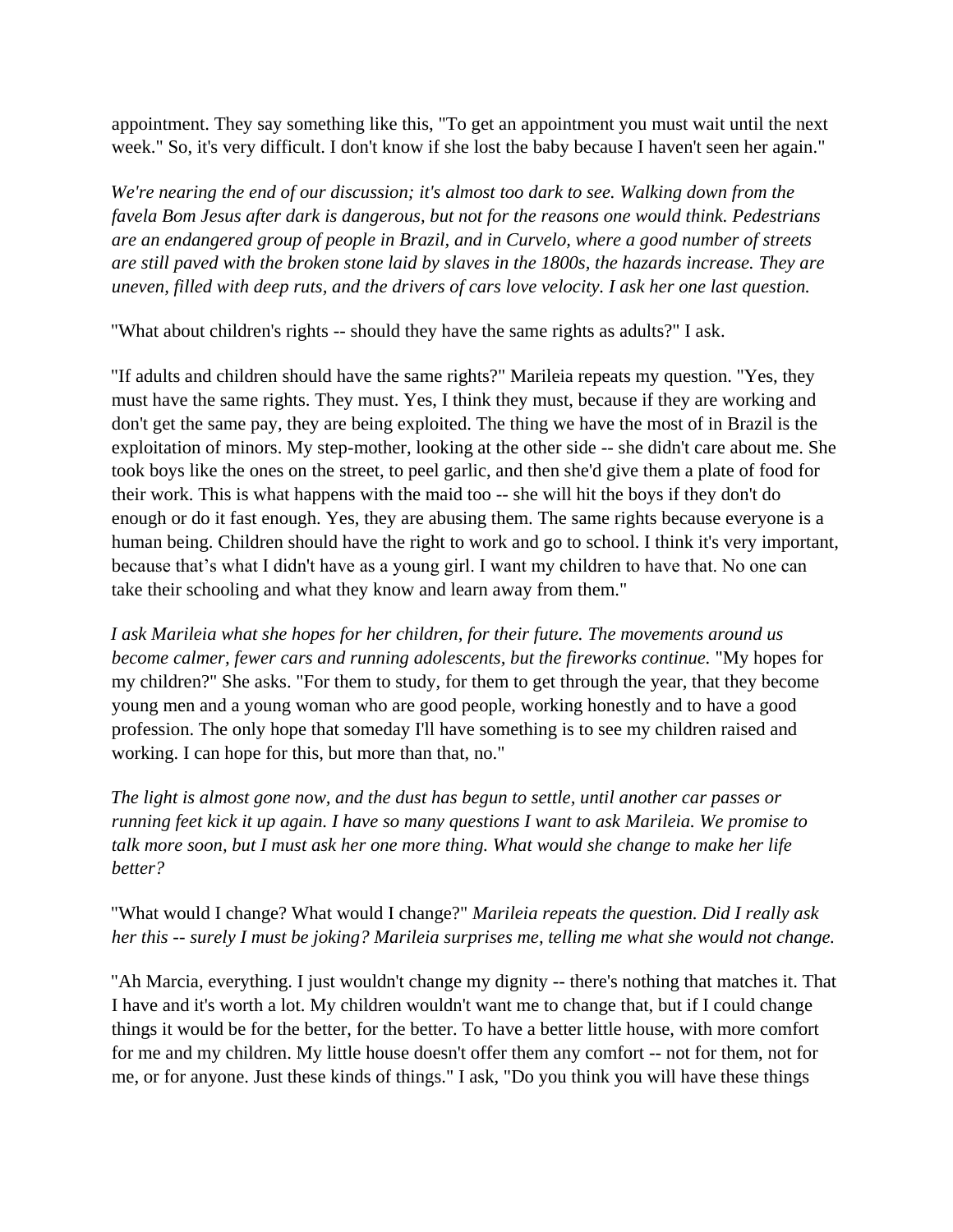someday?" "Ah yes, certainly. with God's help. This is how I'll live until then. When my children are grown working, I think it will happen."

#### *Our interview comes to an end; I pack up my tape recorder and cough.*

"Marcia, let's go and ask my neighbor for some cold water and she will give us a package of juice, grape juice. Do you like grape juice Marcia?" Marileia asks.

"Grape Juice? I like it." I say. *We get water from her neighbor and pour in the grape juice powder. We drink it, grateful for a means to wash the dust from our throats. In the dark, I feel my way down the Alto Bom Jesus.*

## **Conclusions and Discussion**

As Esperanza in Ruth Behar's *Translated Woman* (1993), Marileia's interview is a translated and transcribed event. It is my fingers that play the keyboard of a computer, not Marileia's. My education, opportunities, white skin, and Americanization create barriers between her and I, making even the act of writing of another's life both a privilege and a burden. It is vitally important that stories such as Marileia's find entrance into academic literature and university classrooms. Were Marieleia able to write her own story and find avenues to print it,

anthropology will have partially succeeded in its missions to understand human complexity and bring disparate human worlds closer together.

Including the interuviewer's thoughts throughout this dialogue reflects the concerns of Rosaldo in *Culture and Truth* (Rosaldo 1989), who argues that good ethnography requires the anthropologist to be aware of their own reactions to everyday events, often in very unfamiliar territories, which can shock, dismay, or create prolonged despair in the anthropologist. Are not those who read ethnographies also called upon to be reflexive observers of their own internal dialogues and commentaries? If so, this process can extend the cantankerous and complex experiences of researcher, subject, and reader into a form that is similar to a musical improvisation whose impetus *is* the interaction between all performers.

#### Notes:

(\* 1) Twenty women and children were interviews in my sample.

(\* 2) Roça refers to a small plot of land in rural areas cleared for planting.

(\*3) In 1997 the Brazilian Real (name of currency) was equal to \$1.00 US dollar.

(\*4) "Woman of the Dunes", a film by Hiroshi Teshigahara, released in 1965.